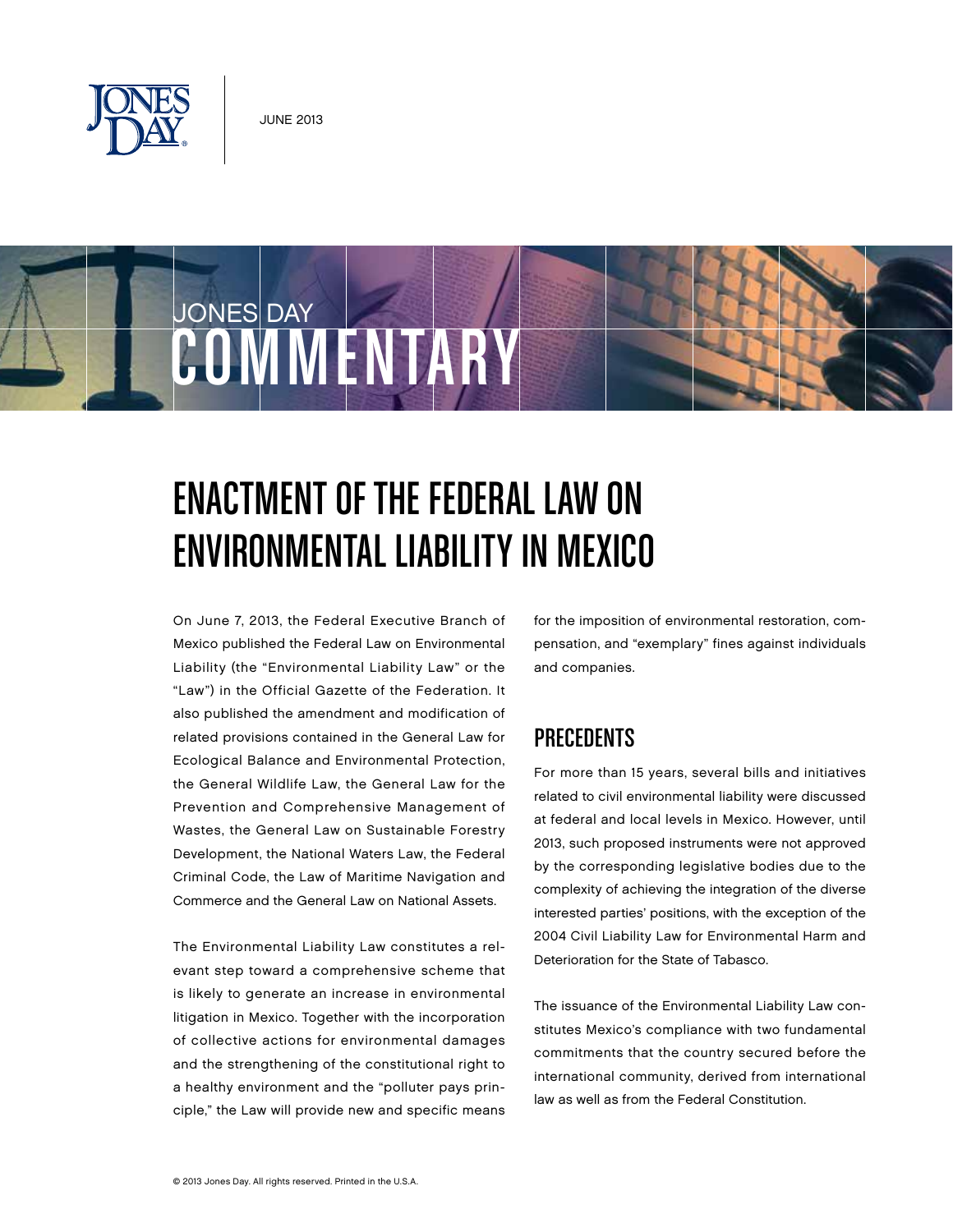The first of these commitments was acquired by Mexico in 1992 through the ratification of the Declaration of the United Nation's Río de Janeiro Summit. The Declaration's 13th principle establishes that "states shall develop national legislation regarding liability and compensation in respect to victims of pollution and other environmental damages."

The second commitment derives from article 4 of the Mexican Constitution, as well as from the content of the Decree through which the constitutional article was amended in terms of including "the right to a healthy environment."<sup>1</sup> This Decree established that: "environmental damage and deterioration will generate liability for those who cause it in terms of the established in the law."

#### REGULATION

The Environmental Liability Law in general regulates the liability derived from environmental damage, as well as its reparation and compensation schemes. This is accomplished through a judicial process and alternative dispute resolution mechanisms dictating that the environmental liability procedure will stand independently of applicable administrative, civil, and criminal liabilities schemes currently in force in Mexico.

Likewise, the environmental liability regime recognizes that the damage caused to the environment is independent from the patrimonial damage suffered by the owners of natural elements and resources.

#### Environmental Damage

The Environmental Liability Law defines "environmental damage" as the "measurable adverse loss, deterioration, harm, affectation or modification of the chemical, physical and biological conditions of habitats, ecosystems, natural elements and resources as well as of their interaction relationships and the environmental services provided by the same."

The Law provides exceptions to the abovementioned concept, considering the "damage" as understood by the Law will not be verified provided that the corresponding environmental loss, deterioration, harm, affectation, or modification:

- Has been previously manifested and identified by the responsible party, as well as evaluated, mitigated, and compensated through conditions imposed and authorized by the Ministry of Environment and Natural Resources (Secretaría de Medio Ambiente y Recursos Naturales or "SEMARNAT") prior to their execution (this exception will not apply if the corresponding party does not comply with the mentioned conditions); or
- Does not exceed the limits established in applicable provisions.

## Judicial Procedure

The essence of the Law are the specific substantive and judicial procedural elements established for civil claims on the matter of environmental liability.

Right and Legitimate Interest. The Law recognizes the right and legitimate interest to judicially claim environmental liability, damage reparation, and compensation, as well as the payment of the economic sanction to:

- Individuals inhabiting communities adjacent to the corresponding environmental damage;
- Nonprofit Mexican legal entities dedicated to environmental protection in general or to one of their elements in particular (provided they were constituted with a minimum of three years before filing the corresponding claim and that the claim is filed in representation of an inhabitant of the communities mentioned above);
- The Federation through the Federal Environmental Protection Agency (Procuraduría Federal de Protección al Ambiente or "PROFEPA"); and
- The Environmental Protection Agencies or analogous institutions in the corresponding state or the Federal District.

Jurisdiction and Courts. With respect to Mexico's judicial system, the Environmental Liability Law foresees the creation of district courts with specialized environmental

Published in the Official Gazette of the Federation on February 8, 2012.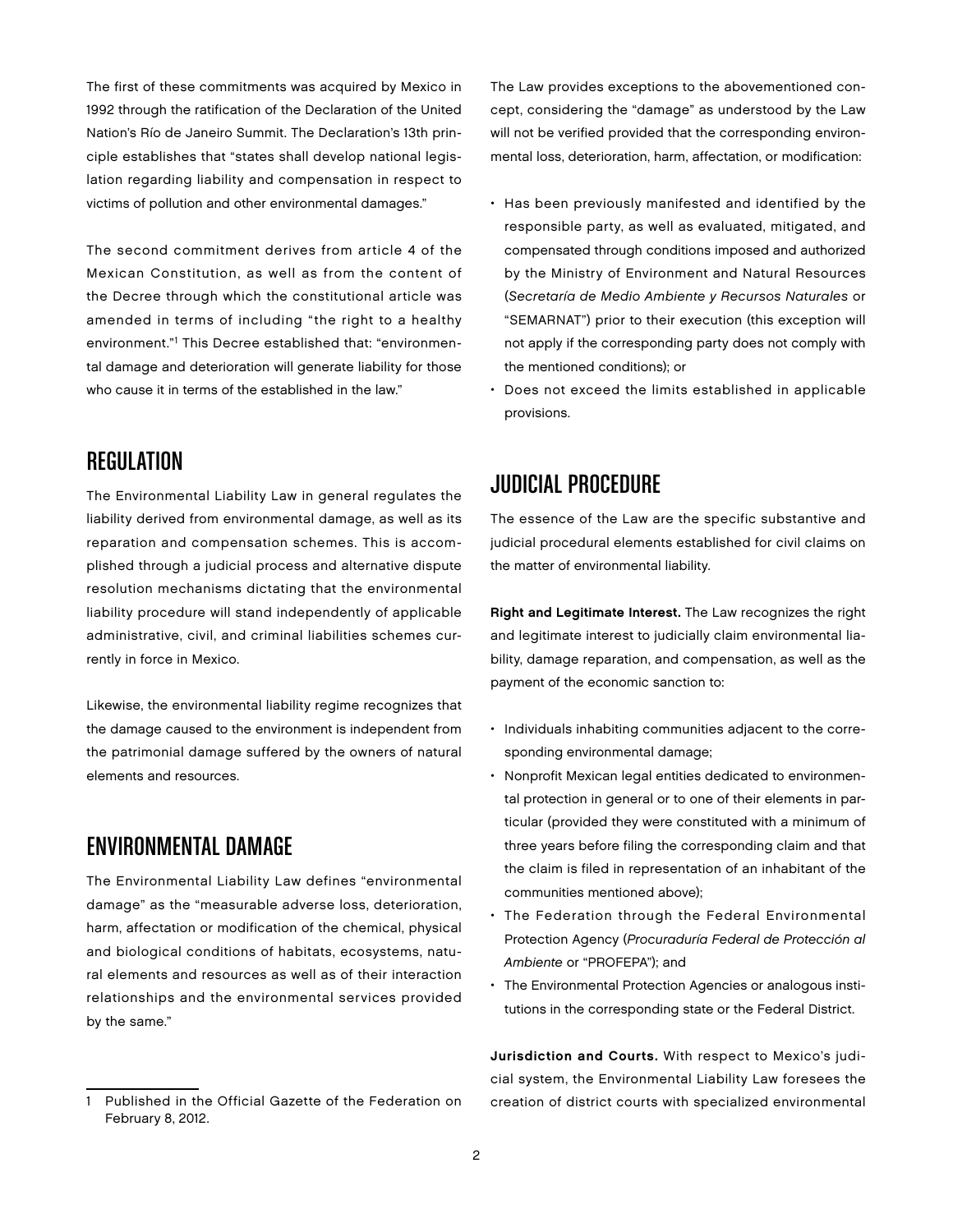jurisdiction. These courts will be tasked with solving environmental liability-related controversies and shall be developed and functioning within a maximum period of two years once the Law enters into force.

General Comments on Specific Procedural Elements. In accordance with the Law, civil claims relating to environmental liability are subject to provisions established by the same and, in a supplementary manner, in the Federal Code of Civil Procedures. In this regard, the following relevant elements are established by the Environmental Liability Law.

Judges knowing of civil claims regarding environmental damage may order the PROFEPA to impose precautionary measures such as confiscation of documentation, books, and goods, as well as the seizure or sample taking of hazardous materials, substances, wastes, and natural elements related to the specific environmental damage. Likewise, the Law imposes an obligation on third parties that own or possess real estate in which environmental damage has been caused to allow the execution of the precautionary measures ordered by the corresponding court. In all cases, measures may be taken against the party originally responsible for the damages.

With respect to evidentiary elements, the Law foresees that the court may gather all evidentiary materials considered necessary in order to rule upon the corresponding environmental damage civil claim. Additionally, it establishes that the judge may require PROFEPA and SEMARNAT to provide all type of evidentiary materials such as expert studies, testimonies, and documents, as well as all types of evidentiary elements available through applicable techniques and science.

As for environmental liability judgments, the Environmental Liability Law requires that, in addition to the required elements established in the Federal Code of Civil Procedures, such judgments must contain (i) the environmental repair of the corresponding damage; or (ii) the environmental compensation of the corresponding damage through appropriate actions; (iii) the necessary measures and actions to execute in order to avoid an increase in the corresponding environmental damage; (iv) the amount of the applicable economic sanction, as well as the reasoning justifying that amount; (v) the sum to pay before the prevailing party; and

(vi) the deadline by which the responsible party's obligations must be complied with.

Once the mentioned sentence is notified to the involved parties, they will have 30 days to agree upon:

- The material environmental reparation procedures, terms, and levels proposed in order to comply with the imposed reparation obligation;
- The total or partial impossibility of materially repairing the corresponding environmental damage and, consequently, the procedure, location, and scope regarding the environmental compensation actions to be executed; and
- The deadlines proposed for compliance with the responsible party's obligations.

Once the abovementioned reparation proposals are received, the judge shall remit them to PROFEPA, which will formulate an opinion on the appropriateness of the proposals. If approved, the judge will then impose a reasonable deadline for the completion of the proposed reparation or compensation actions, and compliance will be sanctioned by PROFEPA. In accordance with the Law, all environmental liability-related judgments will be of public knowledge.

Statute of Limitation. The Law establishes a statute of limitations of a term of 12 years to file civil claims for environmental liabilities, counted from the day the environmental damage and its effects are produced.

Judicial Costs and Expenses. In accordance with the Environmental Liability Law, parties involved in environmental liability-related claims will not be obliged to pay judicial costs and expenses derived from procedural actions, except in certain cases, including expenses carried out by the original claimant in order to prove the corresponding environmental liability. Such costs shall be reimbursed to the parties once the judicial procedure terminates, only if the plaintiff's claims prevail.

## Legal Consequences

The Environmental Liability Law states that those individuals or legal entities responsible for causing environmental